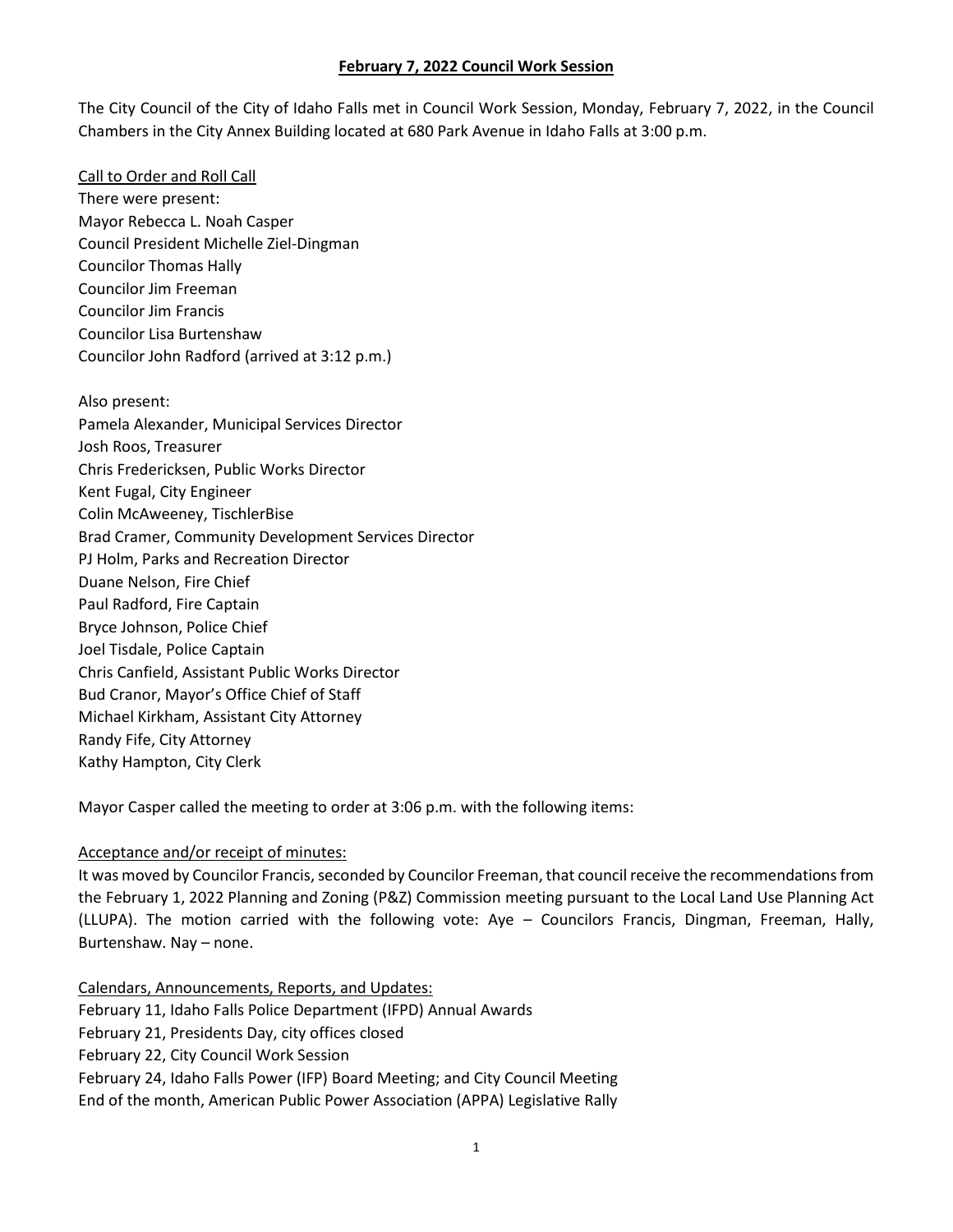Mayor Casper stated several (Community Development Services) items scheduled for the February 10 City Council Meeting have been moved to the February 24 City Council Meeting due to an advertisement error with the Post Register. She believes this may be a lengthy meeting. She also stated the next city/county meeting date is still being determined; she reminded the council that the Idaho National Laboratory (INL) would like to move forward with Connecting Us--Sustaining Progress (CUSP) suggestions (she indicated a meeting will be held February 23 regarding CUSP); and she will forward a summary of legislative bills supported by the Association of Idaho Cites (AIC) to the council. Mayor Casper distributed an amended IFP Board Meeting Schedule Analysis per previous discussion at an IFP Board Meeting. Brief discussion followed regarding preferred schedules.

# Liaison Reports and Councilmember Concerns:

Councilor Hally briefly reviewed Senate Bill (SB) 1241 regarding the Circuit Breaker Program. He noted AIC strongly supported this bill. He believes this is a good population to target. He also briefly reviewed a bill that would take a certain percentage from the liquor fund to Peace Officers Standards and Training (POST). He noted AIC supports this bill as well.

Councilor Burtenshaw stated the canal trails are finished across Cranmer. She also stated there is no groundbreaking ceremony currently scheduled for the Law Enforcement Complex (LEC). She noted the IFPD are willing to have another day of wood salvaging at the LEC location.

Council President Dingman stated she, along with Councilor Freeman, are scheduled to attend the upcoming American Association of Airport Executives (AAAE) Conference. She also stated, per the Greater Idaho Falls Transit (GIFT), an advertisement for a Transit Coordinator position was resubmitted, interviews are currently happening, and the Request for Proposal (RFP) for the Third-Party Transit Service ends February 10. She stated she will provide future GIFT updates.

Councilor Francisstated three (3) agencies have hired a consultant to perform analysis of calls for a funding formula for the E911 agreement. He also stated Chief Johnson prefers the Rule of 80 for dispatchers due to the stress of the job and the difficultly of retaining personnel. He noted objections were raised by AIC. Mayor Casper explained AIC's objections are due to the financial mechanisms. Brief comments followed.

Councilor Freeman stated IFP is currently accepting applications for the annual Idaho Consumer-Owned Utilities Association (ICUA) Youth Rally scholarship program.

Councilor Radford stated, per Parks and Recreation (P&R), the youth team participation are at full levels; the Aquatic Center heating, ventilation, and air conditioning (HVAC) is progressing; outdoor skating has been successful; and the zoo opening is anticipated for April. He also stated, per IFP, work is beginning on the resource advisory meeting; fiber is progressing; and he reiterated the Youth Rally.

## Municipal Services/Discussion: American Rescue Plan Act (ARPA) Process:

Director Alexander reviewed the following with general discussion throughout:

- Total ARPA Funds \$10.5M for City of Idaho Falls
- Funds are received through two (2) distributions (first distribution has been received, second distribution scheduled to be received May 2022)
- Funds must be expended no later than December 31, 2026

ARPA Committees

- Public Health Expenditures
- Lost Public Sector Revenue
- Water, Sewer and Broadband Infrastructure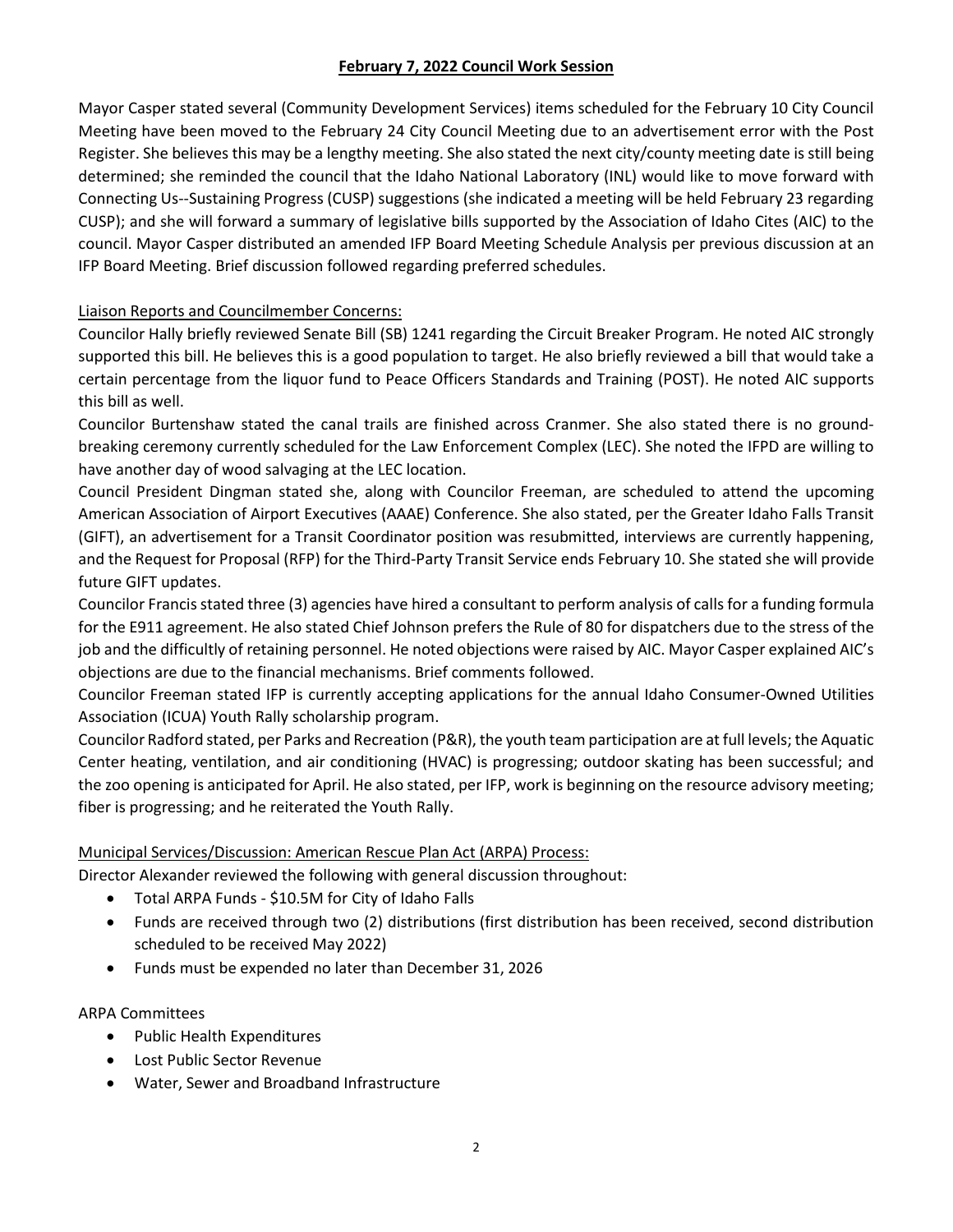Director Alexander stated shortly after the committees were created and had been meeting there was an expansion of guidelines in January 2022.

Mr. Roos stated the Final Rule takes effect on April 1, 2022. He believes the biggest change is the lost revenue. He indicated cities can continue the calculations or spend up to \$10M without any calculations, which is an average of lost revenue for cities. He does not believe it makes sense to continue calculations as the city is receiving \$10.5M. Mr. Roos briefly explained other changes, including public health and economic impacts, and water, sewer, and broadband infrastructure. He believes approximately 85% of the changes are related to public health and economic impacts. Mayor Casper stated committees were formed for three (3) of the four (4) funding categories with followup presentations and recommendations to be presented to the council, however, due to variety of circumstances those presentations/recommendations did not occur with the council. She believes due to the continuing pandemic impact she does not recommend spending this money all at once. She proposed collapsing the three (3) committees into one (1) committee to identify a master list, criteria, and a timeline. Council President Dingman, Councilor Freeman, and Councilor Hally agreed with Mayor Casper's proposal. Councilor Burtenshaw believes a previous commitment for some of the money should remain. Discussion followed regarding this restricted cash in the General Fund. Per Councilor Freeman, Mr. Roos stated this money cannot be used for income. Following additional comments, Mayor Casper stated the committee will be reorganized.

### Public Works, and other departments/Discussion: Impact Fees:

Director Fredericksen stated a consultant was hired for collaboration with several city departments, including Community Development Services, Legal, Fire/Emergency Medical Services (EMS), Municipal Services, Parks and Recreation, Police, and Public Works. He also stated the city does not currently have impact fees, although, these fees are allowed through Idaho Code Title 67, Chapter 82. He provided a background of impact fees and working documents to this point, stating presentations occurred at the November 8, 2021 and November 22, 2021 City Council Work Sessions. He stated two (2) changes occurred on December 15, 2021 by staff which included changes to the transportation program (25% arterial federal aid and \$1.5M in existing Capital Improvement Funds (CIF) which resulted in a reduction of \$1,819 per residential) and P&R fees (land cost increased from \$20K to \$30K/acre which resulted in an increase of \$178 per residential).

Director Fredericksen then reviewed the following with general discussion throughout: Maximum Supportable Fees –

- Per housing unit
	- $\circ$  Single Family = \$6,027
	- $\circ$  Multifamily = \$3,479
- Non-residential (per 1,000 square feet)
	- $\circ$  Retail = \$6,119
	- $\circ$  Office = \$2,135
	- $\circ$  Industrial = \$1,085
	- $\circ$  Institutional = \$3,935

Director Fredericksen stated staff performed a cost comparison between Nampa (2019) and Idaho Falls (2022) as well as a cost comparison to the City of Ammon. He indicated the City of Idaho Falls fees would be less than \$600 more than the City of Ammon.

Director Fredericksen recognized the Advisory Committee Members and expressed his appreciation to this committee.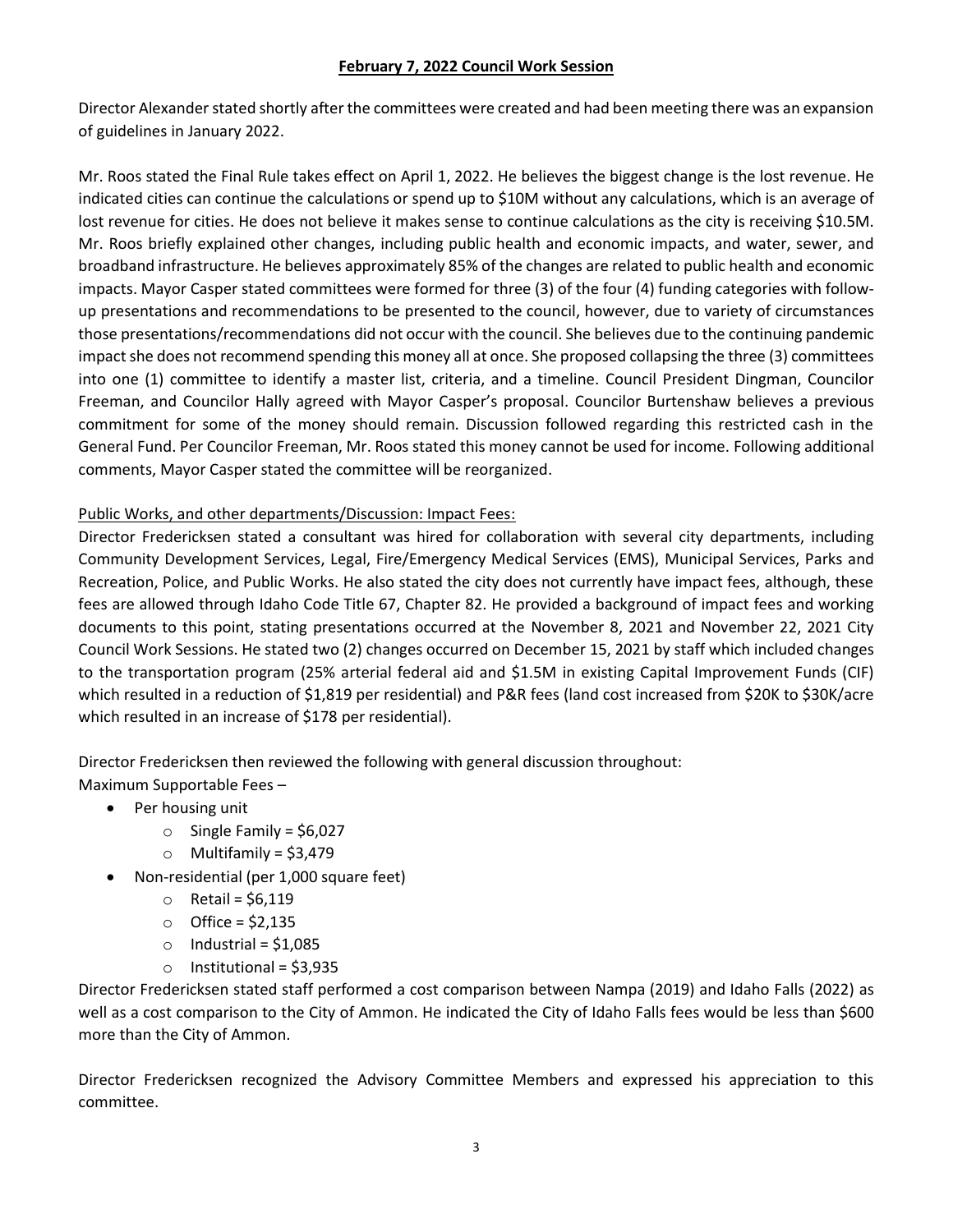Impact Fee Committee Recommendations as of January 24, 2022 include:

- Accept impact fee study and Capital Improvement Plan (CIP) as presented
- Recommend special funds be created for transportation, Fire, Police, and P&R
- Credit for gift of properties/facilities
- Fee implementation
	- o Fees be phased in over time
	- o Property tax levy over five (5) years
	- o 50%/50% payment at building permit and certificate of occupancy

### Ordinance:

Director Fredericksen stated the proposed ordinance is modeled from other communities around the State. He also stated the ordinance would include an effective date, fees collected at the building permit stage, provisions to allow credits and exemptions, petition for individual assessments, reimbursement/appeals, and a fee administrator (appointed by the mayor and ratified by the council). Per Councilor Freeman, Director Fredericksen stated a developer could build improvements (traffic) or pay the impact fees. He indicated if the developer chooses to build the improvements this could generate credits toward those improvements.

### Timeline:

- February 24, consider the adoption of the impact fee study/CIP (public hearing)
- February 24, consider the impact fee ordinance (public hearing)
- March 31, consider implementation of impact fees through fee resolution

## Staff Recommendations:

- Implement the maximum supportable fees (based on public comment and the needs)
- Fee implementation to begin May 1, 2022

## Questions regarding the study/CIP –

Director Fredericksen stated the impact fees are intended to address growth. Per Councilor Radford, Mr. McAweeney stated a recreation center could be funded by impact fees if a recreation center would provide a continued level of service. Mr. Fugal reiterated impact fees are intended to meet/maintain the same level of services. Per Mayor Casper, Mr. Fugal stated State Statute requires impact fees be re-evaluated every five (5) years. He also stated the Impact Fee Advisory Committee would be involved in any study. Mr. Fife stated development must pay for itself to keep same level of service, he noted the impact fees are an analog to development. He believes this will move growth into a more formal level of service, it will be more precise, and it will be easy to show where the fee(s) came from and where the fee(s) will be distributed in the fee categories. Discussion followed regarding the Law Enforcement Complex (LEC). Mr. Fugal stated a portion of impact fees will go toward the LEC. Councilor Burtenshaw questioned if specific parks identified in the study are required. Mr. Fugal stated all needs will need to be addressed.

## Questions regarding ordinance –

Director Fredericksen stated specific questions for the proposed ordinance could be submitted to Mr. Fife.

## Questions regarding fees to implement and implementation date –

Director Cramer stated the city continues to grow. He noted, based on the classification of the ordinance, there are more than 500 permits issued for single-family dwellings this year, which would amount to a significant number.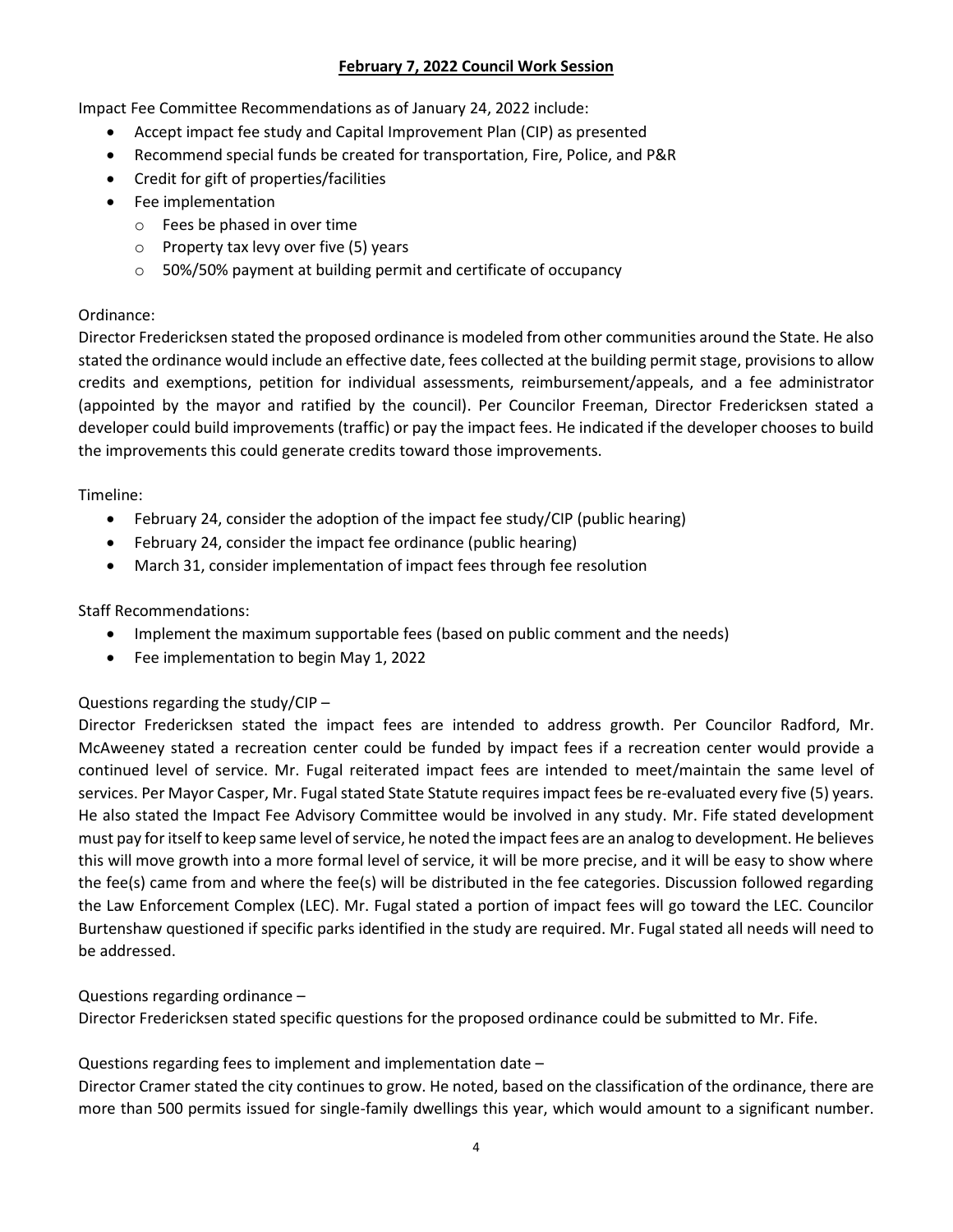He also noted approximately 80% of residential permits have been issued for multi-family residential. Per Councilor Freeman, Director Cramer stated permits for summer construction have already begun, although, he noted permits are submitted almost year-round. He believes May 1 is a balanced approached. Per Mayor Casper, Director Fredericksen explained the construction process. Also per Mayor Casper, Director Fredericksen explained the recommendation to phase fees in over time. He believes the city is trying to meet the needs of housing and development in the city. Councilor Burtenshaw questioned any arguments against the 50%/50% as she believes this may impact the lending options for a developer. Brief discussion followed regarding certificates of occupancy. Per Council President Dingman, Director Cramer confirmed the 50%/50% was recommended by the working group, not by staff. Councilor Radford believes higher fees slow the single-family growth, although these higher fees would help with the growing cost. However, he also believes these fees will increase the housing costs, he is unsure how to deal with this. Councilor Radford believes the county is reluctant for these fees although the county needs to be convinced of these fees. He expressed his appreciation for the amount of work by all involved. Councilor Freeman believes individuals will choose if they want to live in the city, he also believes these fees will provide better services. Per Mayor Casper, Director Fredericksen explained when impact fees could be applied to modification of a current residential home. Councilor Hally believes the impact of these fees will be small. General comments followed including construction costs and contracts, the fees being included in a fee resolution (not in the ordinance), the 50%/50%, and the Certificate of Occupancy.

Police, Public Works/Discussion: Law Enforcement Complex: Director Fredericksen reviewed the project bidding information – Advertisement: February 6, 2022 Plan Availability: February 10, 2022 Prebid Meeting: February 24, 2022 Bid Opening: March 21, 2022 (pending any addendums) Bid Award Consideration: March 31, 2022 Estimated Construction Duration – 18 Months

Director Fredericksen stated he anticipates a lot of interest in this project. Per Councilor Radford, Director Fredericksen stated the engineer estimates have been updated with current construction costs, and estimates are under the \$30M. He noted the furniture, fixtures, and equipment (FFE) will not be part of the bid package, staff believed the FFE would be better as a separate bid project.

#### Mayor and Council/Discussion: Public Comment:

Mayor Casper stated several suggestions, letters of comments, and additional information have been submitted from groups and entities, legal staff, Councilor Francis, and Mr. Cranor regarding this topic. She also stated public comment is a right, it is not required. She indicated any rules and parameters need to be decided if the council wishes to allow public comment. Councilor Hally does not believe public comment should become a public meeting, there should be a time limit. Councilor Radford agreed. Councilor Freeman believes an item included on an agenda, not noted as a public hearing, should be discussed. Councilor Burtenshaw agreed. Mr. Fife explained this process, stating only public hearings are mandated by the law. He indicated comments could be allowed although they would have to be limited to the specific agenda item. Councilor Radford stated he would like to increase public participation. Councilor Freeman would also encourage written comment. Councilor Radford believes the rules should be equitable and consistent. Councilor Francis believes comments should be allowed for regular agenda items, in a limited time, but not before each item as that would appear as a hearing. Discussion followed regarding the time frame for each public comment as well as a sign-in sheet for subject items. Mr. Kirkham discouraged the request for specific subject items per the freedom of speech. Mr. Fife recommended topic to topic comments.